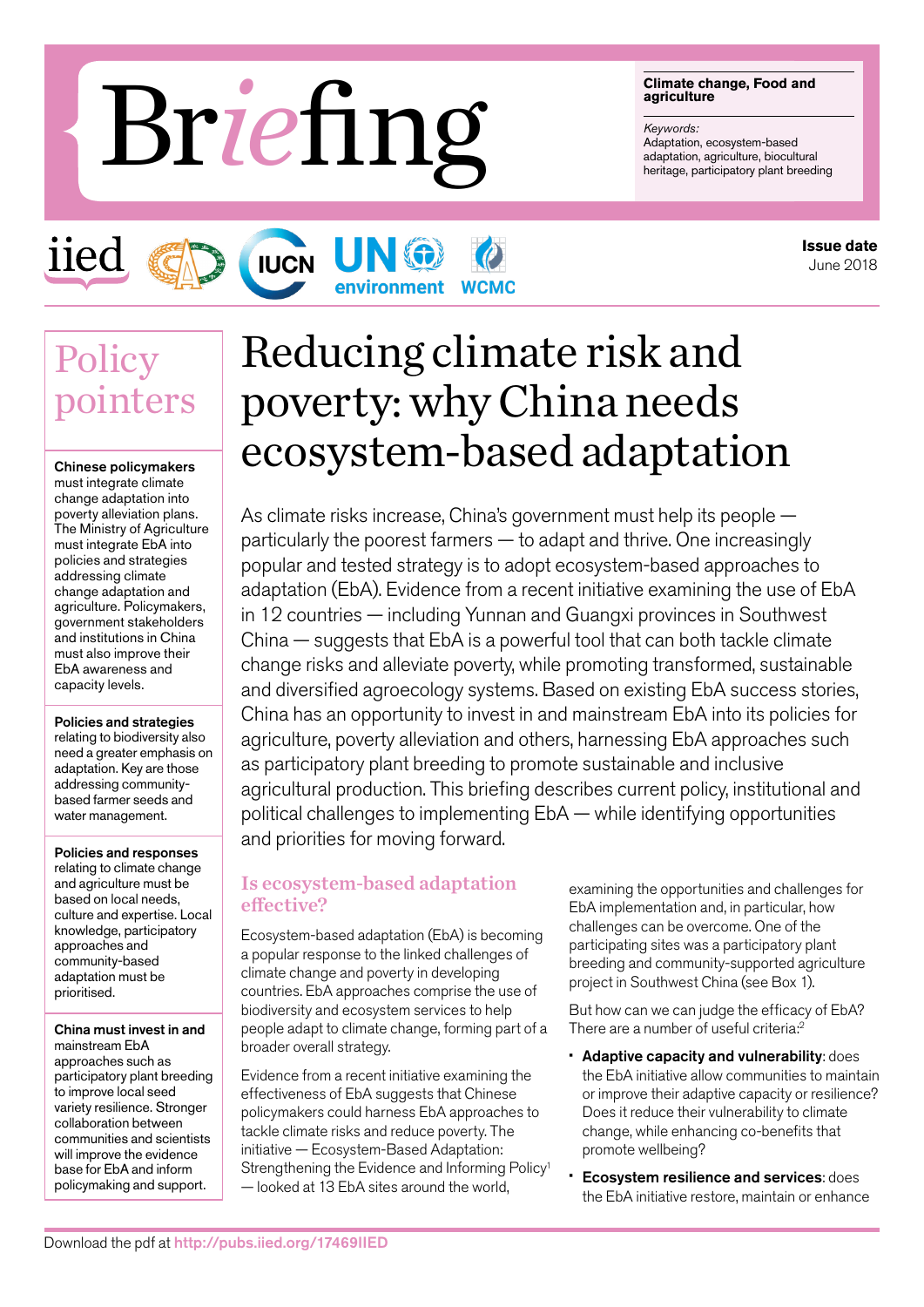the capacity of ecosystems to continue to produce services for local communities? Does

*Collaborative research platforms linking farmers and scientists must be a priority*

it allow ecosystems to withstand climate change impacts and other stressors?

• Economic viability: is the EbA initiative economically sustainable?

## Improved adaptive capacity and reducing vulnerability

In China, the participatory plant breeding project described in Box 1 helped people adapt to climate change impacts such as changes to rainfall, increased drought, more extreme weather events and increases in pests observed in the region over the past ten years. Diversification improved the resilience of the local agricultural system. Knowledge and capacity for conservation, sustainable use of biodiversity and hazard response and management improved. Traditional knowledge, practices and joint collective governance supported adaptation. Income and health improved. Seed conservation strengthened crop resistance to drought, insects and temperature increases. In particular, a harmony was achieved blending farmers' needs, adaptation and sustainable development. Women and the elderly, particularly those between the ages of 50 and 70 (the main agricultural labour force in remote mountain areas), experienced the most improvements in resilience and adaptive capacity.

As with many EbA projects, the social co-benefits from the project were extensive: sustainable water provision, improved biocultural heritage systems, raised environmental awareness, improved health, increased income, strengthened capacity, improved market access, strengthened social capital, improved governance, strengthened intellectual property rights and food self-sufficiency.

### Robust ecosystem resilience and services

Climate change is a key factor threatening local ecosystem resilience and service provision in the project area. In terms of EbA effectiveness, it was clear the project enhanced ecosystem resilience and supported ecosystem services provision in the context of climate change and other threats. The project operated at the landscape level and included several different connected ecosystems. It considered ecosystem resilience at the watershed level, transcending 'climate smart agriculture' that often operates at the farm scale. Particular improvements under the project included:

- Crop breeding led to diversification and proliferation of local genetic resources
- New ecological farming and husbandry methods have increased species diversity and helped preserve the local environment, for example by reducing chemical inputs
- Improvements to the wetland ecosystem and biodiversity have been observed
- Improvements in water resource management and provision have been noted
- Forest resources are better managed.

However, while some ecosystem services were rapidly restored under the project, others took longer to recover. In addition, future droughts and changes in temperature could mean that a threshold in water availability is crossed, leading to irrecoverable ecosystem damage.

Neighbouring areas also experienced a range of improvements in ecosystem resilience and service provision as a result of the project. For example, networks for knowledge and resource sharing between communities can lead to improvements in ecosystem service delivery in other areas, through seed exchange and so on.

## Economic viability

Although no formal cost-benefit analysis was conducted, there was evidence related to the costs and benefits of the participatory plant breeding project. This came from interviews, studying the village's books and assessing the improvements in income generated by the community from food production and the sale of 'green' products. Community-supported agriculture tripled farm incomes among some participating households, reversing the downward trend of the previous five years.<sup>3</sup> Comparisons with conventional plant breeding suggest participatory plant breeding is more cost-effective.

Project financial and economic benefits and costs changed over time. In the short term, human resource inputs were higher and 'ecoplanting' (circular farming including for example crops, livestock and biogas) resulted in short-term productivity drops, meaning investments outweighed earnings. However, this situation reversed once income from agriculture and eco-tourism businesses grew.

## Implementing EbA: lessons, enablers and challenges

The outcomes of the participatory plant breeding project demonstrate that EbA can effectively and economically address climate change impacts. But beyond meeting the criteria for success described above, this project generated lessons about a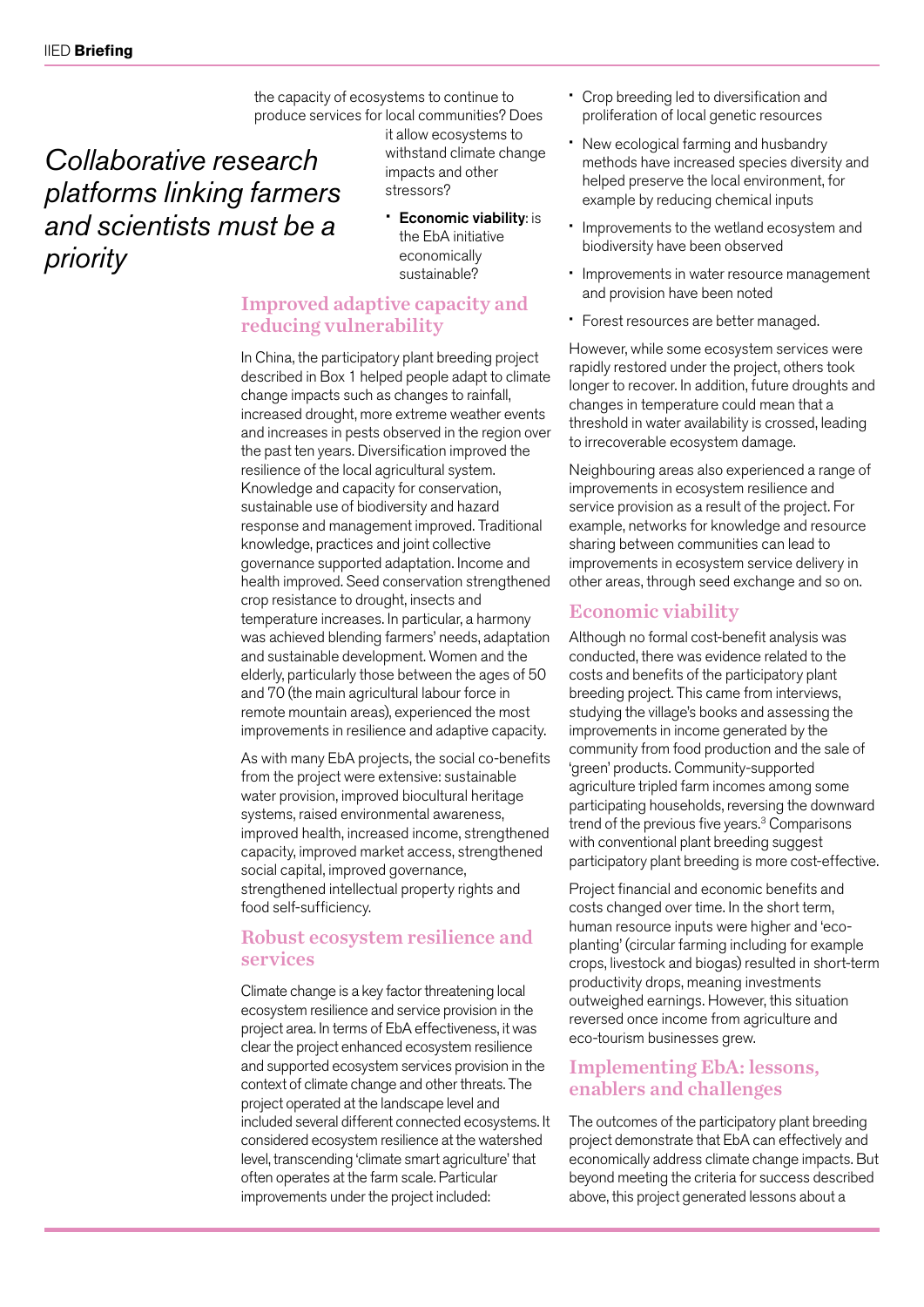## Box 1. Participatory plant breeding and community-supported agriculture in China

Rich in biodiversity and culture, Yunnan and Guangxi provinces in Southwest China are home to most of China's rural poor ethnic minority communities. From 2000 to 2016, this EbA project worked with local farmers who developed a number of innovations and strategies to tackle climate change and other challenges.<sup>4</sup>

- Communities are conserving and continually improving drought-tolerant landraces of maize, wheat, rice and soybean through field and post-harvest selection.
- Farmers are reviving traditional farming techniques for pest control, such as combining organic rice with duck and fish production or planting Chinese mugwort, the smoke from which repels pests. They grow *Pelargonium citrosa* (a cash crop used in perfumes, medicine and incense) beside rice and wheat fields, so that its potent citronella-like smell deters pests.
- Villages have reintroduced traditional farming techniques and crops for soil management. In Guangxi, for example, project villages have reinstated abandoned traditional intercropping and composting approaches, and using fish waste as fertiliser.
- With support from scientists, farmers are using participatory plant breeding to conserve, improve and develop new maize varieties with satisfactory yields, agronomic traits and palatability, which are better adapted to drought and pests than modern hybrids. Participatory plant breeding combines local landraces and traditional knowledge with external varieties and knowledge through a joint innovation process.
- New institutional innovations link farmers and scientists, providing mutual support, equal benefits and collaboration. These have led to pilot access and benefit-sharing agreements between ten farmer villages and two public agricultural research institutes. These agreements ensure equal rights for farmer communities in terms of access to genetic resources and the economic and non-economic benefits emerging from participatory plant breeding.
- Community seeds registration, a community seed bank and seed fairs support collective action and enable farmer-to-farmer seed and knowledge exchange. They also link to formal gene banks at provincial and national levels.
- Farmers are finding new markets for their value-added green products and goods. Working with urban farm-direct organic restaurants and farmers' markets also enhances rural-urban linkages.

range of policy, institutional and capacity-related issues that influence EbA implementation in China.

A number of local and provincial-level social, institutional and political barriers made implementing EbA challenging. The most important was a lack of government support in terms of recognition, policies or subsidies for farmer seed systems and related traditional knowledge.

Farmers' participation and voices are limited in policymaking processes. For example, meaningful exchange between local or provincial government and local communities is minimal. Governmentdriven urban development or dam construction reduces farmland and damages ecosystems. Meanwhile, tourism policies are designed to benefit big tourism companies, not local communities.

China has a number of strategies and policies addressing climate change, but EbA and community-based or livelihood-oriented approaches do not feature strongly. Conventional modern agriculture and technically driven national policies, laws and development strategies are a key barrier to implementing EbA. Government agricultural subsidies favour modern crop varieties. Policies do not sufficiently recognise or protect traditional knowledge and the rights of smallholder farmers over the landraces they have domesticated, improved and conserved. Yet it is vital to support ongoing biocultural innovation and

adaptation (blending traditional knowledge and science). Collaborative research platforms linking farmers and scientists must be a priority.

At the grassroots and provincial levels, there are a number of examples of good practices and case studies that showcase opportunities for implementing EbA in China. In Ningxia and Yunnan provinces, for example, there is already some support and cooperation from relevant government departments, including policies and programmes supporting ethnic groups and traditional knowledge and heritage.

At the national level, the Chinese government already has a number of climate change and poverty alleviation strategies and policies. If amended to include EbA, these could provide opportunities for future implementation. A number of institutional bodies are involved with developing and implementing these strategies and policies. These include the State Council (China's cabinet), which provides a general framework for climate change work at the highest level. A number of other policies, laws and strategies support EbA, related to disaster risk reduction, green development (including the Green Agriculture Policy, which promotes traditional and organic crops), and farmers' rights over seeds and biodiversity. There are also national programmes that support farming organisations.